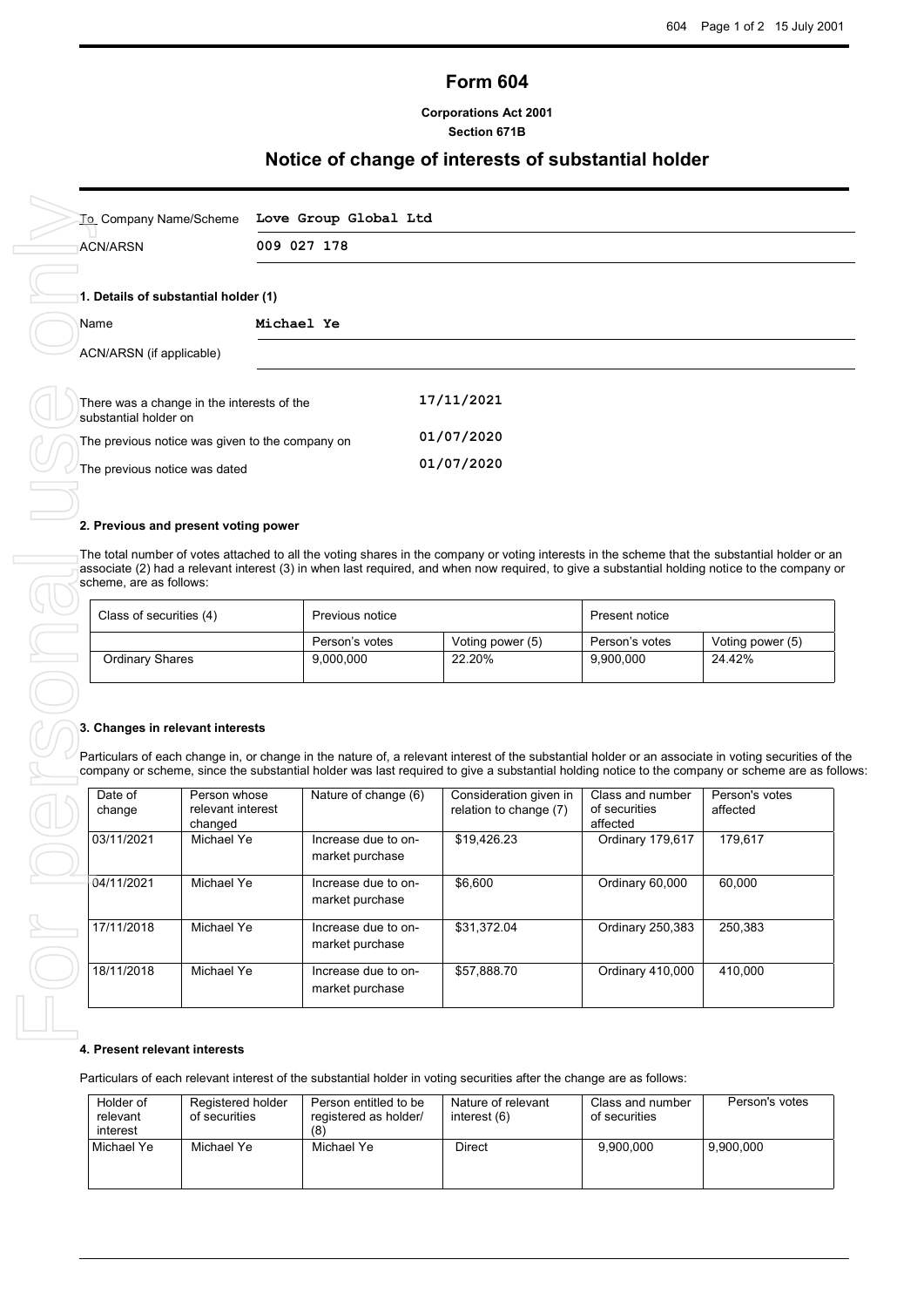### **5. Changes in association**

The persons who have become associates (2) of, ceased to be associates of, or have changed the nature of their association (9) with, the substantial holder in relation to voting interests in the company or scheme are as follows:

| Name and ACN/ARSN (if applicable) Nature of association |  |
|---------------------------------------------------------|--|
|                                                         |  |

### **6. Addresses**

The addresses of persons named in this form are as follows:

| Name       | Address                                                                 |
|------------|-------------------------------------------------------------------------|
| Michael Ye | Unit C1, 15/F Chung Nam Mansion, 163 Kings Road, North Point, Hong Kong |

## **Signature**

print name Michael Ye capacity Registered and beneficial holder

sign here date 19/11/2021

### **DIRECTIONS**

- If there are a number of substantial holders with similar or related relevant interests (eg. a corporation and its related corporations, or the manager and trustee of an equity trust), the names could be included in an annexure to the form. If the relevant interests of a group of persons are essentially similar, they may be referred to throughout the form as a specifically named group if the membership of each group, with the names and addresses of members is clearly set out in paragraph 6 of the form.
- (2) See the definition of "associate" in section 9 of the Corporations Act 2001.
- (3) See the definition of "relevant interest" in sections 608 and 671B(7) of the Corporations Act 2001.
- (4) The voting shares of a company constitute one class unless divided into separate classes.
- $(5)$  The person's votes divided by the total votes in the body corporate or scheme multiplied by 100.
- (6) Include details of:
	- (a) any relevant agreement or other circumstances because of which the change in relevant interest occurred. If subsection 671B(4) applies, a copy of any document setting out the terms of any relevant agreement, and a statement by the person giving full and accurate details of any contract, scheme or arrangement, must accompany this form, together with a written statement certifying this contract, scheme or arrangement; and
	- (b) any qualification of the power of a person to exercise, control the exercise of, or influence the exercise of, the voting powers or disposal of the securities to which the relevant interest relates (indicating clearly the particular securities to which the qualification applies).

See the definition of "relevant agreement" in section 9 of the Corporations Act 2001.

- (7) Details of the consideration must include any and all benefits, money and other, that any person from whom a relevant interest was acquired has, or may, become entitled to receive in relation to that acquisition. Details must be included even if the benefit is conditional on the happening or not of a contingency. Details must be included of any benefit paid on behalf of the substantial holder or its associate in relation to the acquisitions, even if they are not paid directly to the person from whom the relevant interest was acquired.
- (8) If the substantial holder is unable to determine the identity of the person (eg. if the relevant interest arises because of an option) write "unknown".
-